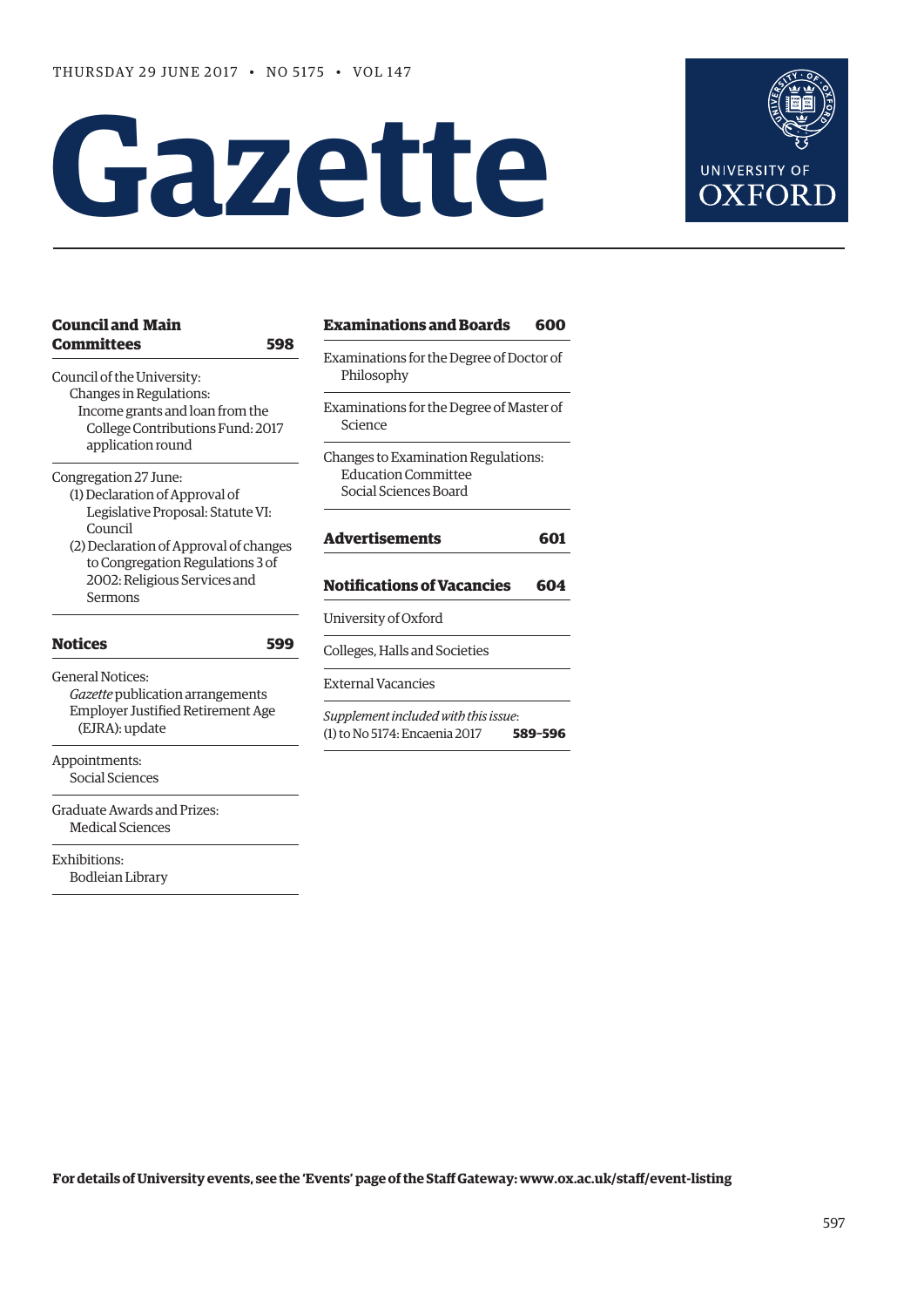# <span id="page-1-0"></span>Council and Main Committees

# **Council of the University**

# **Changes in Regulations**

Council has made the following changes in regulations, to come into effect on **14 July**.

# **Income grants and loan from the College Contributions Fund: 2017 application round**

#### *Explanatory Note*

This regulation authorises the income grants and a loan which Council has decided to make from the Oxford College Contributions Fund, on the recommendations of the College Contributions Committee following that committee's consideration of new applications submitted in 2017.

#### *Text of Regulations*

**1** The following amounts shall be paid as income grants to the college named, in each case under the provisions of section 5 of Statute XV, for application in the financial year shown:

| <b>College</b>            | <b>Purpose</b>                    | 2016-17   | 2017-18 | 2018-19 | 2019-20 | 2020-21 |
|---------------------------|-----------------------------------|-----------|---------|---------|---------|---------|
| <b>Green Templeton</b>    | Development Office                | 52,000    | 32,000  | 32,000  |         |         |
| <b>Kellogg</b>            | Maintenance and refurbishment     | 36.000    |         |         |         |         |
| <b>Lady Margaret Hall</b> | (a) Bursaries and scholarships    | 47,500    | 47,500  | 47,500  | 47,500  | 47,500  |
|                           | (b) Development Office            | 35,000    | 35,000  | 35,000  | 35,000  | 35,000  |
| <b>Linacre</b>            | Maintenance and refurbishment     | 160,000   |         |         |         |         |
| <b>Mansfield</b>          | (a) Bursaries and scholarships    | 30,000    | 30,000  | 30,000  |         |         |
|                           | (b) Development Office            | 35,000    | 35,000  | 35,000  |         |         |
|                           | (c) Maintenance and refurbishment | 43,000    |         |         |         |         |
| <b>St Anne's</b>          | Maintenance and refurbishment     | 125,000   | 125.000 |         |         |         |
| <b>St Cross</b>           | (a) Bursaries and scholarships    | 50,000    |         |         |         |         |
|                           | (b) Maintenance and refurbishment | 31,000    |         |         |         |         |
| <b>St Edmund Hall</b>     | (a) Maintenance and refurbishment | 36,500    | 36,500  |         |         |         |
|                           | (b) Scholarships                  | 30,000    | 30,000  |         |         |         |
|                           | (c) Teaching costs                | 16,000    | 16,000  | 16.000  | 16,000  |         |
| <b>St Hilda's</b>         | (a) Library and IT expenditure    | 18,000    |         |         |         |         |
|                           | (b) Maintenance and refurbishment | 60,000    |         |         |         |         |
| <b>St Hugh's</b>          | Maintenance and refurbishment     | 200,000   |         |         |         |         |
| <b>St Peter's</b>         | Maintenance and refurbishment     | 200,000   |         | 200,000 | 200,000 |         |
| <b>Totals</b>             |                                   | 1,205,000 | 387,000 | 395,500 | 289,500 | 82,500  |

The sums listed are maxima. The payment of each grant, and the precise sum payable, in each subsequent year shall be dependent on the success with which each college meets certain conditions laid down by

Council on the recommendation of the College Contributions Committee.

**2** A sum of £99,000 shall be provided to Linacre College in the 2017–18 financial year as a loan, under the provisions of

section 5 of Statute XV, for maintenance and refurbishment expenditure in that year. The loan shall be repayable on terms set by the College Contributions Committee.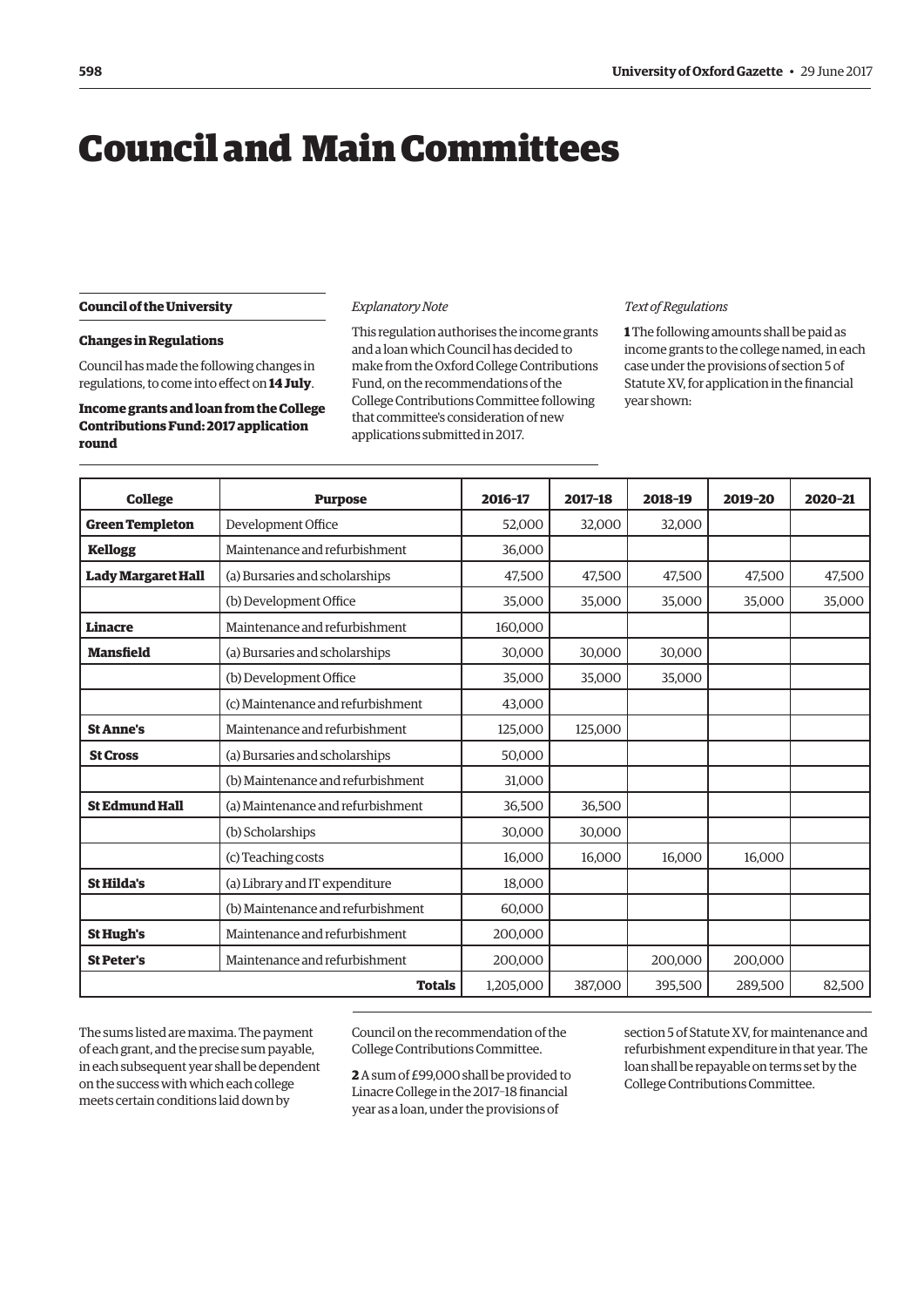# Notices

# <span id="page-2-0"></span>**Congregation** 27 June

# **(1) Declaration of Approval of Legislative Proposal: Statute VI: Council**

# **(2) Declaration of Approval of changes to Congregation Regulations 3 of 2002: Religious Services and Sermons**

No notice of opposition having been given, the Vice-Chancellor declared approved the legislative proposal concerning Statute VI: Council and the changes to Congregation Regulations 3 of 2002 concerning Religious Services and Sermons.

# **Divisional and Faculty Boards**

For changes in regulations for examinations see ['Examinations and Boards'](#page-3-0) below.

# **General Notices**

# *Gazette* **publication arrangements**

The final *Gazette*s of Trinity term will be published on 6 and 20 July.

The first *Gazette* of Michaelmas term will be published on 21 September, but will be limited to Council and Congregation business and changes to Examination Regulations. The first full *Gazette* of next term will be published on 28 September.

# **Employer Justified Retirement Age (EJRA)**

#### UPDATE

An update on the EJRA, reflecting recent votes by Congregation and providing information which relates to internal [appeals, has been posted at www.ox.ac.uk/](www.ox.ac.uk/staff/working_at_oxford/ejra) staff/working\_at\_oxford/ejra.

This page also includes the revised *Aims* of the policy (which will take effect from 1 October 2017), provides a timeline on the introduction and modification of the EJRA at Oxford, and includes the full report and recommendations of the EJRA Review Group.

#### **Appointments**

#### **Social Sciences**

## HEAD OF THE SOCIAL SCIENCES DIVISION

Sarah Jane Whatmore, BA MPhil PhD Lond, MA Oxf, DSc Brist, Pro-Vice-Chancellor (Education), Professor of Environment and Public Policy, School of Geography and the Environment, and Fellow of Keble, has been appointed as Head of the Social Sciences Division with effect from 1 January 2018.

# **Graduate Awards and Prizes**

*This content has been removed as it contains personal information protected under the Data Protection Act.*

## **Exhibitions**

# **Bodleian Library**

*until 9 Jul, Proscholium*: The Book Index. A free display exploring the humble origins of the book index. More information: www.bodleian.ox.ac. [uk/whatson/whats-on/upcoming](www.bodleian.ox.ac.uk/whatson/whats-on/upcoming-events/2017/may/the-book-index)events/2017/may/the-book-index

*until 29 Oct, ST Lee Gallery, Weston Library*: Which Jane Austen? Major new exhibition challenging current public perceptions of one of England's greatest literary heroes, 200 years after her death. Through her original manuscripts, letters and objects, explore how war, business and empire shaped Jane Austen's life and works. Free admission. [More information: www.bodleian.ox.ac.](www.bodleian.ox.ac.uk/whatson/whats-on/upcoming-events/2017/jun/which-jane-austen) uk/whatson/whats-on/upcomingevents/2017/jun/which-jane-austen

*until 11 Feb, Treasury, Weston Library*: Bodleian Treasures: 21 pairs and a tropical forest. Magna Carta, Shakespeare's First Folio, Morse-encoded pigeon feathers and the Bodleian's smallest manuscript are celebrated in a free exhibition of treasures. More information: www.bodleian.ox.ac. [uk/whatson/whats-on/upcoming](www.bodleian.ox.ac.uk/whatson/whats-on/upcoming-events/2017/mar/treasures)events/2017/mar/treasures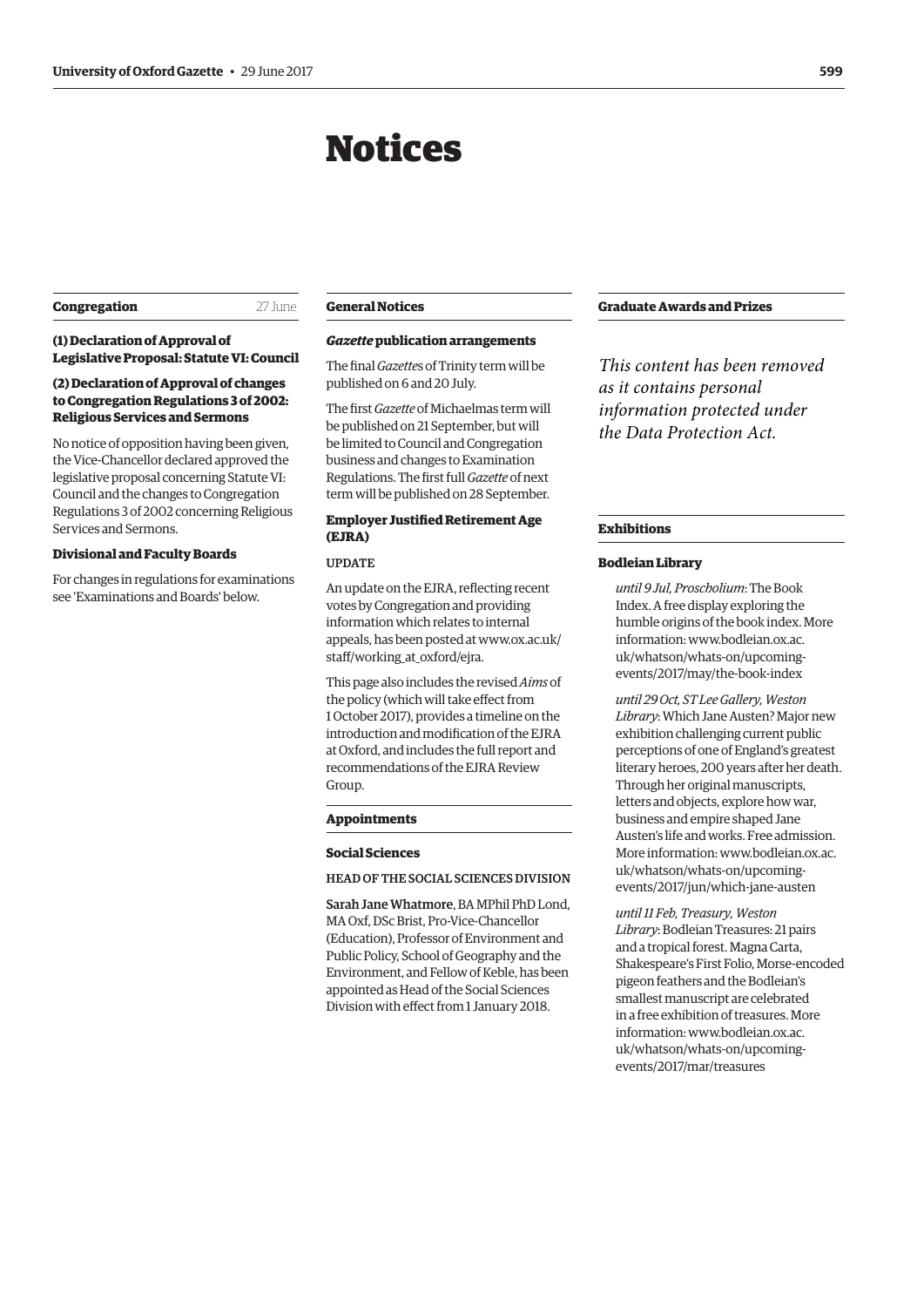# <span id="page-3-0"></span>Examinations and Boards

**Examinations for the Degree of Doctor of Philosophy**

*This content has been removed as it contains personal information protected under the Data Protection Act.*

# **Examinations for the Degree of Master of Science**

*This content has been removed as it contains personal information protected under the Data Protection Act.*

# **Changes to Examination Regulations**

For the complete text of each regulation listed below and a listing of all changes to regulations for this year to date, [please see www.ox.ac.uk/gazette/](www.ox.ac.uk/gazette/examinationregulations) examinationregulations.

#### **Education Committee**

REGULATIONS FOR THE CONDUCT OF UNIVERSITY EXAMINATIONS PART 14 (a) to allow for suspension of examination process when a student suspends studies (b) removal of binary gender references

# **Social Sciences Board**

MSC IN COGNITIVE AND EVOLUTIONARY ANTHROPOLOGY MSC IN VISUAL, MATERIAL AND MUSEUM ANTHROPOLOGY correction to notice of 22 June 2017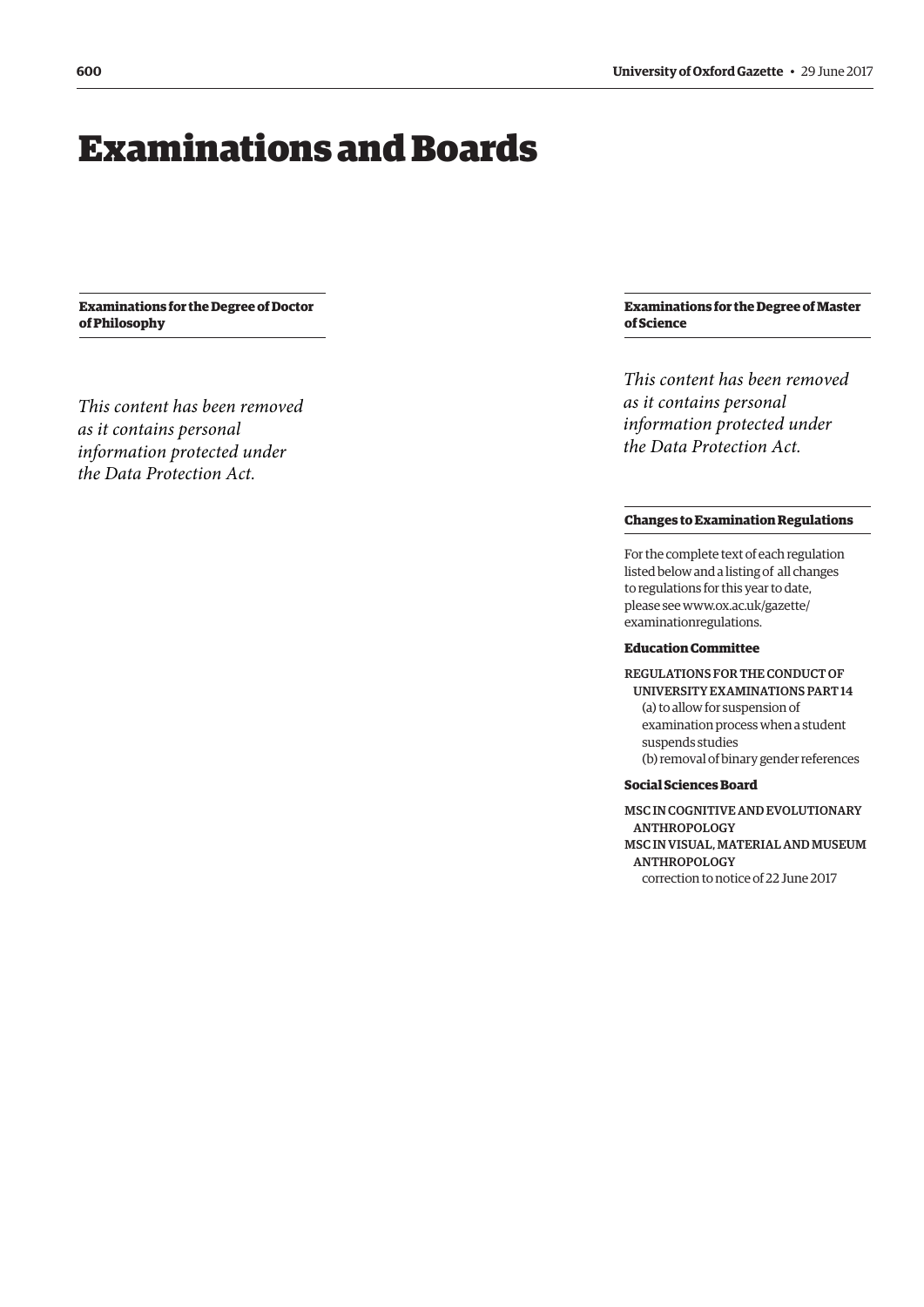# <span id="page-4-0"></span>Advertisements

#### **Advertising enquiries**

*Email***:** [gazette.ads@admin.ox.ac.uk](mailto:gazette.ads@admin.ox.ac.uk) *Telephone*: 01865 (2)80548 *Web*[: www.ox.ac.uk/gazette/](www.ox.ac.uk/gazette/classifiedadvertising) classifiedadvertising

# **Deadline**

Advertisements are to be received by **noon on Wednesday** of the week before publication (ie eight days before publication). Advertisements must be submitted online.

#### **Charges**

Commercial advertisers: £30 per insertion of up to 70 words, or £60 per insertion of 71–150 words.

Private advertisers: £20 per insertion of up to 70 words, or £40 per insertion of 71–150 words.

Advertisements which are placed only in the online edition of the *Gazette* are reduced to £20 per insertion for commercial advertisers and £10 per insertion for private advertisers for 70-word advertisements (or £40 and £30 respectively for 150-word advertisements).

See our website for examples of whether an advertisement is considered commercial [or private: www.ox.ac.uk/gazette/](www.ox.ac.uk/gazette/classifiedadvertising) classifiedadvertising.

#### **Online submission and payment**

Advertisements must be submitted and paid for online, using a credit card or debit card, through a secure website. For details, see [www.ox.ac.uk/gazette/classifiedadvertising.](http://www.ox.ac.uk/gazette/classifiedadvertising)

# **Extracts from the terms and conditions of acceptance of advertisements**

#### *General*

1. Advertisements are accepted for publication at the discretion of the editor of the *Gazette*.

*Note***.** When an advertisement is received online, an acknowledgement will be emailed automatically to the email address provided by the advertiser. The sending of this acknowledgement does not constitute an an acceptance of the advertisement or an undertaking to publish the advertisement in the *Gazette*.

2. The right of the *Gazette* to edit an advertisement, in particular to abridge when necessary, is reserved.

3. Advertisements must be accompanied by the correct payment, and must be received by

the deadline stated above. *No refund can be made for cancellation after the acceptance of advertisements*.

4. Once an advertisement has been submitted for publication, no change to the text can be accepted.

5. Voucher copies or cuttings cannot be supplied.

#### *Charges*

6. Two separate charging arrangements will apply, for commercial and private advertisers. The rates applicable at any time will be published regularly in the *Gazette*, and may be obtained upon enquiry. The rates, and guidance on applicability of each rate, are also available online.

The editor's decision regarding applicability of these rates to an individual advertiser will be final.

#### *Disclaimer*

**7. The University of Oxford and Oxford University Press accept no responsibility for the content of any advertisement published in the** *Gazette***. Readers should note that the inclusion of any advertisement in no way implies approval or recommendation of either the terms of any offer contained in it or of the advertiser by the University of Oxford or Oxford University Press.**

#### *Advertisers' Warranty and Indemnity*

**13. The advertiser warrants:**

**(i) Not to discriminate against any respondents to an advertisement published in the** *Gazette* **on the basis of their gender, sexual orientation, marital or civil partner status, gender reassignment, race, religion or belief, colour, nationality, ethnic or national origin, disability or age, or pregnancy.**

**(ii) That the advertisement does not contravene any current legislation, rules, regulations or applicable codes of practice.** 

# **(iii) That it is not in any way illegal or defamatory or a breach of copyright or an infringement of any other person's intellectual property or other rights.**

*You are advised to view our full Terms and Conditions of acceptance of advertisements. Submission of an advertisement implies acceptance of our terms and conditions,* 

*which may be found at www.ox.ac.uk/gazette/ [classifiedadvertising, and may also be obtained](www.ox.ac.uk/gazette/classifiedadvertising)  on application to Gazette Advertisements, Public Affairs Directorate, University Offices, Wellington Square, Oxford OX1 2JD.*

#### **Publication in online** *Gazette*

16. Unless the advertiser stipulates otherwise, all advertisements will be published in the online *Gazette* in addition to the printed *Gazette*. At the time of submission of an advertisement, the advertiser may stipulate that he or she does not wish the advertisement to be included in the online *Gazette*. This stipulation: (i) must be made at the time of submission of the advertisement; (ii) cannot later be altered; (iii) will apply to all instances of publication of an advertisement arranged at the time of submission of that advertisement. Please note that advertisements form part of the online *Gazette* as published and cannot be removed or amended after publication.

## **Miscellaneous**

#### *Gazette* **publication arrangements**

**Advertisers are asked to note** that the remaining *Gazette*s of Trinity term will be published on 6 and 20 July. Publication for Michaelmas term will begin on 21 September. The usual deadline will continue to apply (see above). Please note, however, that the 21 September issue will be limited to University business only, so will not contain classified advertisements; the first issue of next term to carry advertisements will be published on 28 September.

# **Craft Courses**

**Ardington School of Crafts** offers short courses with practising craftspeople in beautiful surroundings near Wantage. 200 courses between 1 and 3 days, from stained glass and silver jewellery to textiles and carving, all held in our well-equipped workshops. Unearth your hidden talents and discover why people keep coming back to Ardington School of Crafts. Gift vouchers [available. See: www.ardingtonschoolofcrafts.](www.ardingtonschoolofcrafts.com) com. Tel: 01235 833433.

#### **Shezan Restaurant**

**Mughal Indian cuisine at Shezan**: 1st floor, 135 High St, Oxford. From our kitchen to your table, we bring you fresh herbs, spices, roots, fragrances and the Mughal tradition of passion for good food. Serving as dining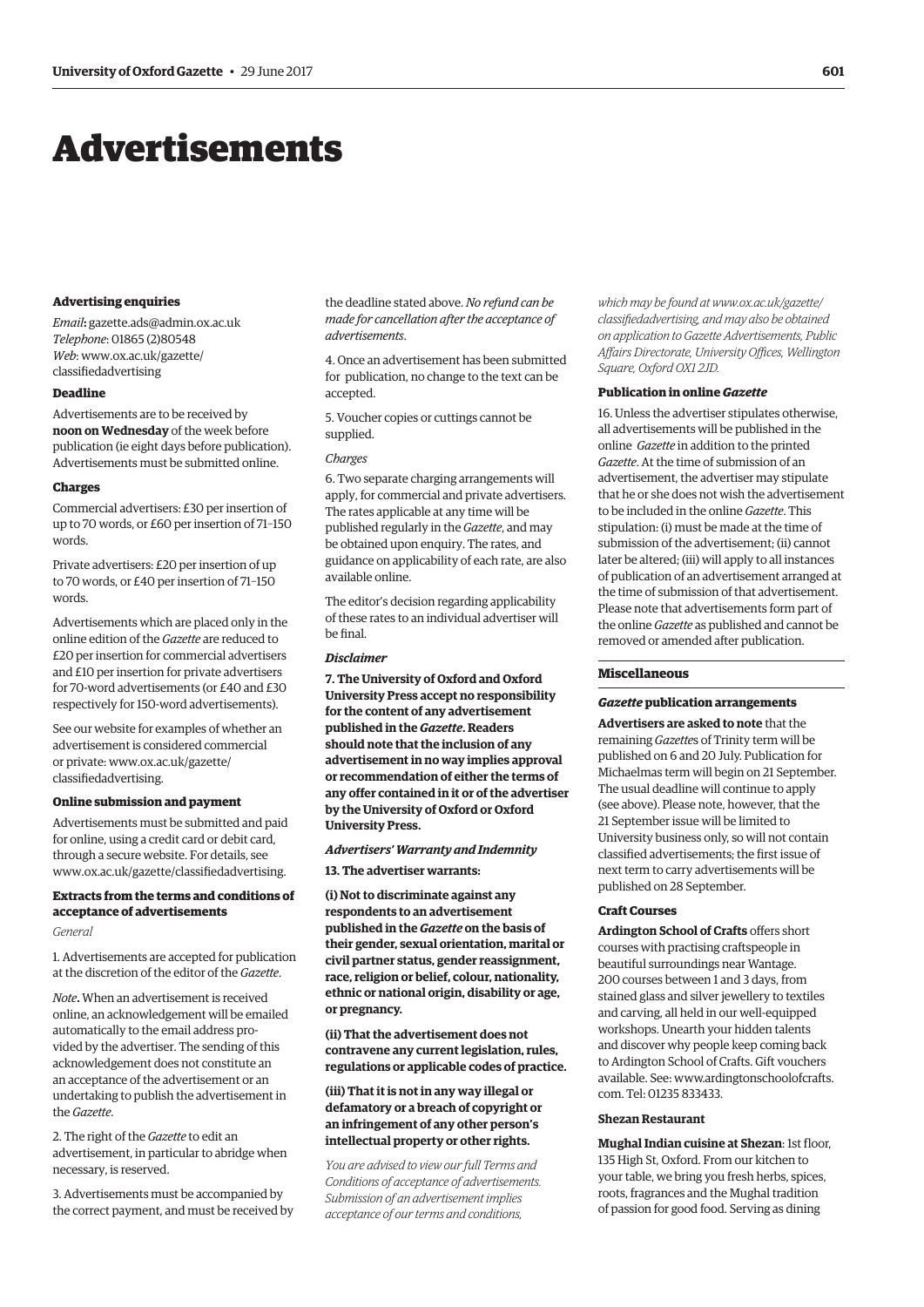rooms since 1915. Open daily noon–3pm and 5.30–11pm. Tel: 01865 251600. Website: [www.](http://www.shezanoxford.co.uk) [shezanoxford.co.uk.](http://www.shezanoxford.co.uk)

# **UK Brain Bank for Autism and Related Developmental Research, JR**

**The developing brain is altered in autism** but neuroscientists do not know how or why. Research is needed to understand the causes and biological basis of autism, to develop better interventions to improve the lives of those directly affected by it. Such critical research is hindered by the scarcity of donated human brain tissue. Control tissue, donated by people who do not have autism, is needed for comparison just as much as donations by people who do – and the NHS organ donor scheme does not include brain donation. We particularly want younger people to consider making a pledge to donate their brain after death (the further the brain is from its inception, the more difficult it is to understand the process of its development, so we do not take donations from people over 65 not directly affected by autism). See [www.](http://www.brainbankforautism.org.uk) [brainbankforautism.org.uk fo](http://www.brainbankforautism.org.uk)r information and to register as a donor.

#### **Restore Garden Café**

**Spacious café set in award-winning gardens** with delicious food and coffees using organic, fair-trade and local produce where possible. Plants, handmade gifts and cards for sale. Open Mon–Sat, 10am–4pm, Manzil Way, Cowley Rd, Oxford OX4 1YH. All proceeds to Restore, Oxfordshire mental health charity (registered charity number 274222): [www.](http://www.restore.org.uk) [restore.org.uk.](http://www.restore.org.uk)

**Oxford University Hospitals NHS Trust Oxford University Hospitals wants you to take part in its future**. If you have a contract of employment with the University of Oxford in a department within the Medical Sciences Division, or hold an honorary contract award with OUH for at least 12 months, you can join our staff constituency. University of Oxford staff belonging to other departments can join us as public members. To join us, visit [www.](http://www.ouh.nhs.uk/ft) [ouh.nhs.uk/ft.](http://www.ouh.nhs.uk/ft)

# **Research participants sought**

**Oxford Biobank Study**. Healthy volunteers aged 30–50 needed to attend a 1-hour visit at the Oxford Centre for Diabetes, Endocrinology and Metabolism (OCDEM), Churchill Hospital, Oxford. Visit includes measurements of blood pressure, body shape and blood sampling for analysis, including blood glucose and cholesterol. We also perform a DEXA scan measuring total and regional body fat. For [further information: www.oxfordbiobank.org.](www.oxfordbiobank.org.uk) uk or 01865 857284.

**The Brain4Maths study** aims to reveal how the brain supports maths in children and young adults. It involves a scan using an MRI scanner to collect brain images together with a session involving a series of puzzles. The team are recruiting children aged 6, 10 and 14. Children receive a voucher as a thank-you; parents are compensated for their time. For more informatio[n, email laura.epton@psy.](mailto:laura.epton@psy.ox.ac.uk) ox.ac.uk or [visit www.psy.ox.ac.uk/participate/](www.psy.ox.ac.uk/participate/children-and-adolescents-wanted-for-brain-and-behaviour-study-about-numbers) children-and-adolescents-wanted-for-brainand-behaviour-study-about-numbers.

**If you would like to keep informed** of currently recruiting vaccine studies at the University for healthy adult volunteers and children, you can subscribe to the Oxford Vaccine Centre newsletters at http://trials. [ovg.ox.ac.uk/trials/subscribe-our-newsletter.](http://trials.ovg.ox.ac.uk/trials/subscribe-our-newsletter)  Subscribers can opt out at any time.

#### **Groups and societies**

**The Oxford University Newcomers' Club** at the University Club, 11 Mansfield Rd, OX1 3SZ, welcomes the wives, husbands or partners of visiting scholars, of graduate students and of newly appointed academic and administrative members of the University. We offer help, advice, information and the opportunity to meet others socially. Informal coffee mornings are held in the club every Wednesday 10.30–12 (excluding the Christmas vacation). Newcomers with children (0–4) meet every Fri in term 10.15–11.45. We have a large programme of events including tours of colleges, museums and other places of interest. Other term-time activities include a book group, informal conversation group, garden group, antiques group, opportunity to explore Oxfordshire and an opportunities in Oxford group. Visit our website: [www.](http://www.newcomers.ox.ac.uk) [newcomers.ox.ac.uk.](http://www.newcomers.ox.ac.uk)

# **Oxford Research Staff Society (OxRSS)**

is run by and for Oxford research staff. It provides researchers with social and professional networking opportunities, and a voice in University decisions that affect them. Membership is free and automatic for all research staff employed by the University of Oxford. For more information and to keep up to date, see: web: [www.oxrss.ox.ac.uk;](http://www.oxrss.ox.ac.uk)  Facebook: [http://fb.me/oxrss; T](http://fb.me/oxrss)witter: [@ResStaffOxford;](https://twitter.com/resstaffoxford) mailing list: [researchstaff](mailto:researchstaff-subscribe@maillist.ox.ac.uk)[subscribe@maillist.ox.ac.uk.](mailto:researchstaff-subscribe@maillist.ox.ac.uk)

# **Restoration and conservation of antique furniture**

**John Hulme** undertakes all aspects of restoration. 30 years' experience. Collection and delivery. For free advice, telephone or write to the Workshop, 11A High St, Chipping Norton, Oxon, OX7 5AD. Tel: 01608 641692.

# **Sell your unwanted books**

**We buy academic and non-academic used books**. If you are moving office or home, leaving the University or just need more space, we can help. We are most interested in arts, history and social sciences and also buy classical or jazz CDs. Good prices paid for large or small collections and we collect from anywhere in the Oxford area. Please contact [Ross on 07720 288774 or bd@beadledavies.](mailto:bd@beadledavies.co.uk) co.uk.

## **Services offered**

**Big or small, we ship it all**. Plus free pick up anywhere in Oxford. Also full printing services available (both online and serviced), 24-hour photocopying, private mailing addresses, fax bureau, mailing services and much more. Contact or visit Mail Boxes Etc, 266 Banbury Rd, Oxford. Tel: 01865 514655. Fax: 01865 514656. Email: [staff@mbesummertown.co.uk.](mailto:staff@mbesummertown.co.uk)  Also at 94 London Rd, Oxford. Tel: 01865 [741729. Fax: 01865 742431. Email: staff@](mailto:staff@mbeheadington.co.uk) mbeheadington.co.uk.

**Hope Services** is a family-run typesetting company established more than 35 years ago. Based in the heart of Oxfordshire, we specialise in the styling and production of published material. We regularly work on all types of publications including early learning teaching titles; single-author, first-time novels and novellas; academic law books and journals; and social, financial and technical reports. We would be happy to discuss and develop your ideas, and provide you with an individual quote. Please feel free to contact us at Hope Services (Abingdon) Ltd. Tel: 01235 530439. Web: [www.hopeservices.co.uk. Em](http://www.hopeservices.co.uk)ail: [mark.harvey@hopeservices.co.uk.](mailto:mark.harvey@hopeservices.co.uk)

#### **Situations vacant**

**House parent or couple for small student residence** in Oxford, starting Aug 2017. Free accommodation and meals provided. This is mainly a pastoral role providing supervision to about 80 international A-level students. The work involves safeguarding and promoting the welfare of our boarders. An ability to supervise is essential and there will be some administrative duties, including managing a small team of war[dens. Email marianne@](mailto:marianne@oxcoll.com) oxcoll.com f[or details or see www.oxcoll.com/](www.oxcoll.com/vacancies/vacancies.html) vacancies/vacancies.html.

#### **Houses to let**

**Large, modern, furnished house** in beautiful Eynsham available from end Aug to end Nov. 4 beds, 3 baths, garden, off-street parking. Walk to pubs, supermarket, butchers, greengrocer, post office etc and regular buses to Oxford night and day. Takes about 25 mins. £2,000 pcm. Email: [lisa.hynes@yahoo.co.uk.](mailto:lisa.hynes@yahoo.co.uk)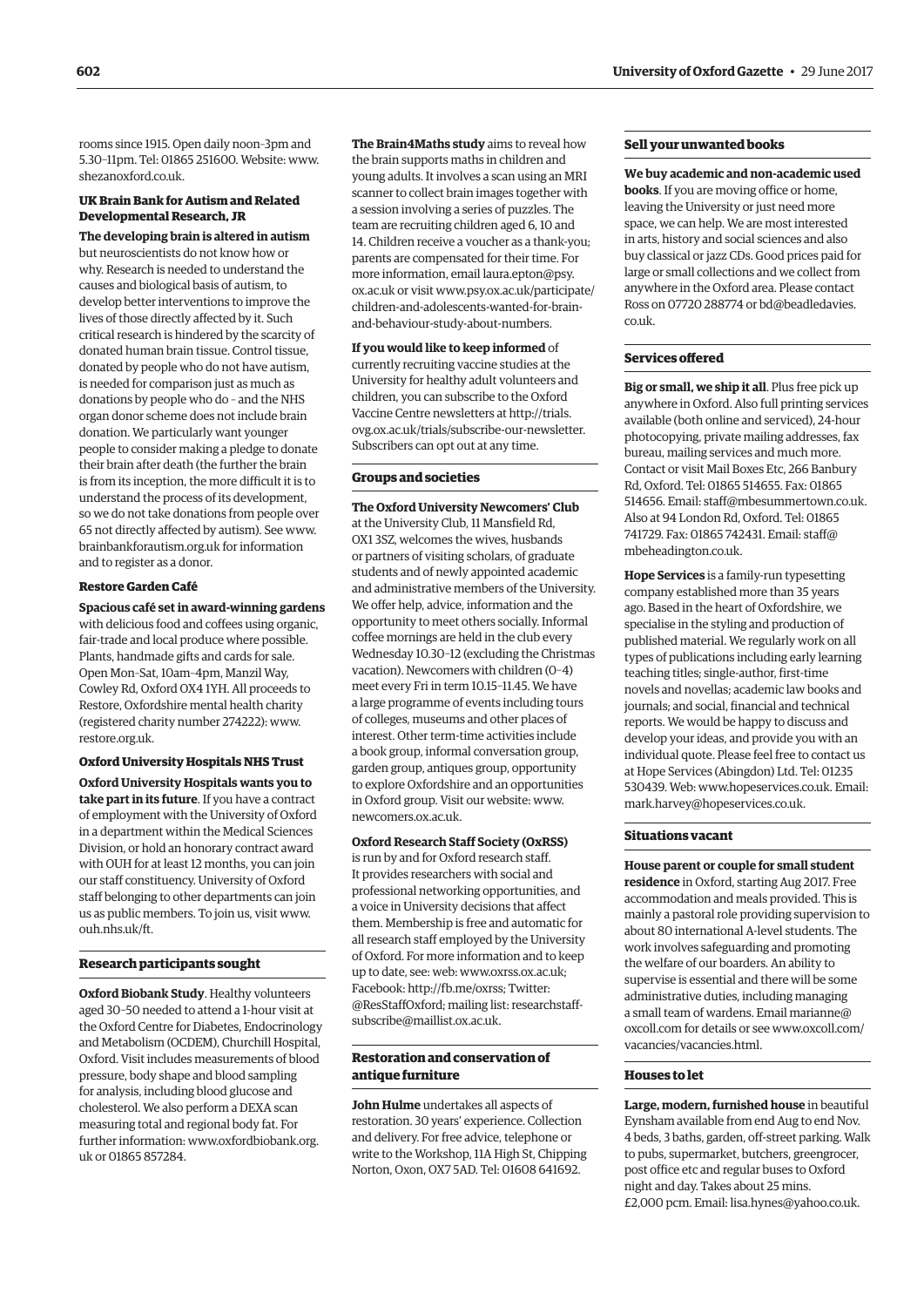**Jericho**: charming, sunny 3-bedroom Victorian terraced cottage with south-facing rear garden. Close to bars, shops, restaurants. Short walk to city centre and University departments. Available from end of Aug: £1,575 pcm. Tel: 07989 318406 or 07788 561529.

# **Beautifully presented family home**:

£1,600 pcm. Available 17 Jul. Charming and characterful 3-bedroom family home situated a short distance from the vibrant Cowley Rd. Ideally located with excellent access to local amenities, schools and commuter links. Suitable for a professional couple or a family. Driveway parking for 2 cars. Large rear garden with a decked dining area and an enclosed pond. Unfurnished. Sorry, no pets. Council Tax Band D. Please call us to discuss this property in more detail and arrange a viewing: 01865 244666.

## **Flats to let**

**Summertown**. Bright 2-bedroom furnished apartment located on the first floor of a pleasant small block of flats. 2 double bedrooms, modern bathroom, large living room and kitchen. Gch, balcony, garage, and communal bicycle shed. Adjacent sports centre and shops and with easy access to city centre/University. Suitable for non-smoking academics, postgraduates and professionals. Available mid-Jul: £1,100 pm. Tel: 07901 [705921 or email: elisabetta.zontini@](mailto:elisabetta.zontini@nottingham.ac.uk) nottingham.ac.uk.

# **Accommodation offered**

## *Graduate Accommodation Office*

The Graduate Accommodation Office provides affordable accommodation to full-time graduate students of the [University. Please see www.admin.ox.ac.](www.admin.ox.ac.uk/graduateaccommodation) uk/graduateaccommodation. Academic visitors, staff and part-time students may wish to register for Student Pad, a website where private landlords advertise for tenants associated with the University: [www.oxfordstudentpad.co.uk.](http://www.oxfordstudentpad.co.uk)

**scottfraser** – market leaders for quality Oxfordshire property. Selling, letting, buying, renting, investing – we are here to help. Visit [www.scottfraser.co.uk fo](http://www.scottfraser.co.uk)r more information or call: Headington sales: 01865 759500; Summertown sales: 01865 553900; East Oxford sales: 01865 244666; Witney sales: 01993 705507; Headington lettings: 01865 761111; Summertown lettings: 01865 554577; East Oxford and student lettings: 01865 244666; Witney lettings: 01993 777909.

**Accommodation for visiting academics from mid-Sept**. Self-contained unit of double en-suite bedroom, sitting/dining room and

kitchen (hob, oven, fridge/freezer, washing machine) in striking modern house on western outskirts of Oxford. Television, internet, heating, electricity, bed linen and towels included. Bus service to Oxford centre or scenic walk/cycle across water meadows. Nonsmokers only, maximum let 3 months. Single occupancy: £900 pm; double occupancy: £950. Phone 01865 721644 or email richard. [gilliane@btinternet.com.](mailto:gilliane@btinternet.com)

**Carfax Quarter** will be available for our first residents to move into for this year's Sept/ Oct term. Our rooms are finished to a high standard and furnished with en-suite shower facilities. Clusters of either 5 or 7 rooms share a large kitchen and living space. The average room size is 160 sqf/18 sqm and all rooms have a ¾-size double bed, bedside table, fitted wardrobe, desk and chair, armchair and bookshelf. Our cluster kitchens have ample cooking and storage space, a large dining table and comfy seating in the lounge area. For the exclusive use of Carfax Quarter residents, we have a cinema/screening room, project work space and games room. In addition there is secure bike storage and on-site laundry facilities. The rental for a standard room is £225 pw for a 51-week term, which includes the following: high-speed Wi-Fi, electricity, water, personal contents insurance. Contact: [carfaxquarter@savills.com.](mailto:carfaxquarter@savills.com)

# **Self-catering apartments**

**Visiting Oxford?** Studio, 1-, 2- and 3-bed properties conveniently located for various colleges and University departments. Available from 1 week to several months. Apartments are serviced, with linen provided and all bills included. Details, location maps and photos can be found on our website at [www.](http://www.shortletspace.co.uk) [shortletspace.co.uk. Co](http://www.shortletspace.co.uk)ntact us by email on [stay@shortletspace.co.uk or](mailto:stay@shortletspace.co.uk) call us on 01993 811711.

## **Holiday lets**

**Midhurst**. Romantic, primitive, 2-bedroom gamekeeper's cottage up a muddy farm track in national park at the foot of the South Downs. Open fire, polished floor, simple kitchen; dishwasher, washing machine; broadband, no TV, large study. On own 190-acre organic farm – woods, valleys, river, bluebells, deer. Available weekends; discounts for junior academics. Pictures at [www.](http://www.wakehamfarm.com) [wakehamfarm.com or](http://www.wakehamfarm.com) e[mail haroldcarter@](mailto:haroldcarter@mac.com) mac.com.

**Cornwall**, cottage and restored chapel in quiet hamlet on South-west Coastal Footpath within 100m of the sea and minutes from Caerhays and Heligan. Each property sleeps 6. Comfortably furnished, c/h, wood burner and broadband. Ideal for reading, writing, painting, walking, bathing, bird watching. Beautiful beach perfect for bucket and spade

family holidays. Short winter breaks available from £250. Tel: 01865 558503 or 07917 864113. Email: [gabriel.amherst@btconnect.com. Se](mailto:gabriel.amherst@btconnect.com)e: [www.cornwallcornwall.com.](http://www.cornwallcornwall.com)

**Choose from over 11,000 holiday villas** and apartments in Spain with Clickstay. We make it easy for you to make the perfect choice with our verified renter reviews and a dedicated customer services team. You can choose from modern apartments in Mallorca to whitewashed traditional fincas in Tenerife from just £73 pw! Many of our rental properties have private pools, sea views and large gardens with BBQ facilities. See: [www.](http://www.clickstay.com/spain) [clickstay.com/spain.](http://www.clickstay.com/spain)

# **Property for sale**

**Semi-detached Edwardian house, Wolvercote**: 3 double bedrooms; 3 bathrooms (2 ensuite with showers, 1 family bathroom with bath); home office/study; large 17m open-plan living room, kitchen and dining room; wood flooring and brand new woodburning stove; bi-fold doors on to small, low-maintenance, landscaped, west-facing courtyard garden (with water feature and built-in barbecue). Double-glazed throughout. In excellent decorative order. On-street parking. Bus stop and Port Meadow 100m; 15 mins' drive to city centre and JR hospital; 9 mins to Oxford Parkway. Guide price £775,000. Contact: [aylton59@mac.com.](mailto:aylton59@mac.com)